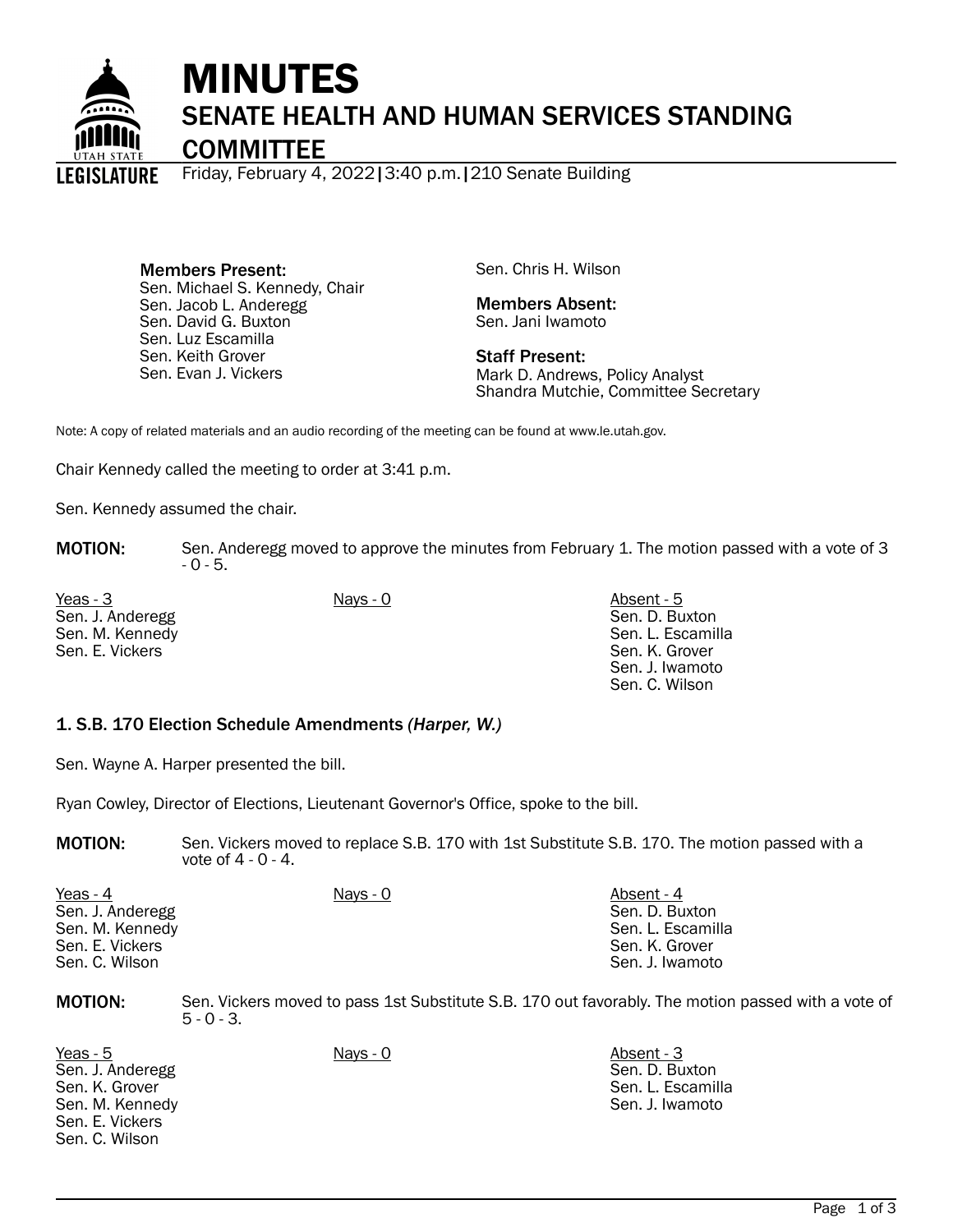# SENATE HEALTH AND HUMAN SERVICES STANDING COMMITTEE February 4, 2022

## 2. S.B. 154 Naturopathic Physician Amendments *(Kennedy, M.)*

**MOTION:** Sen. Wilson moved to approve the minutes from January 24 and 27. The motion passed with a vote of 4 - 0 - 4.

Yeas - 4 Absent - 4 Nays - 0 Absent - 4 Absent - 4 Sen. K. Grover Sen. M. Kennedy Sen. E. Vickers Sen. C. Wilson

Sen. J. Anderegg Sen. D. Buxton Sen. L. Escamilla Sen. J. Iwamoto

Sen. D. Buxton Sen. J. Iwamoto

Sen. Wilson assumed the chair.

Sen. Kennedy presented the bill.

Matthew Burnett, Treasurer, Naturopathic Association of Utah, spoke in favor of the bill.

Alan Dayton, Intermountain Healthcare, spoke in favor of the bill.

Michelle McOmber, CEO, Utah Medical Association, spoke in favor of the bill.

MOTION: Chair Kennedy moved to replace S.B. 154 with 1st Substitute S.B. 154. The motion passed with a vote of 6 - 0 - 2.

Yeas - 6 Nays - 0 Absent - 2 Sen. J. Anderegg Sen. L. Escamilla Sen. K. Grover Sen. M. Kennedy Sen. E. Vickers Sen. C. Wilson Sen. D. Buxton Sen. J. Iwamoto

**MOTION:** Sen. Vickers moved to pass 1st Substitute S.B. 154 out favorably. The motion passed with a vote of  $6 - 0 - 2$ .

<u>Yeas - 6</u> Nays - 0 Nays - 0 Nays - 0 Absent - 2 Sen. J. Anderegg Sen. L. Escamilla Sen. K. Grover Sen. M. Kennedy Sen. E. Vickers Sen. C. Wilson

Sen. Kennedy resumed the chair.

## 3. 1st Sub. H.B. 116 Medical Billing Amendments *(Winder, M.)*

Rep. Mike Winder presented the bill.

Dave Gessel, EVP, Utah Hospital Association, spoke against the bill.

Spencer Stuggs, Utah Collectors Association, spoke against the bill.

Mike Sonntag, Utah Health Insurance Association, spoke in favor of the bill.